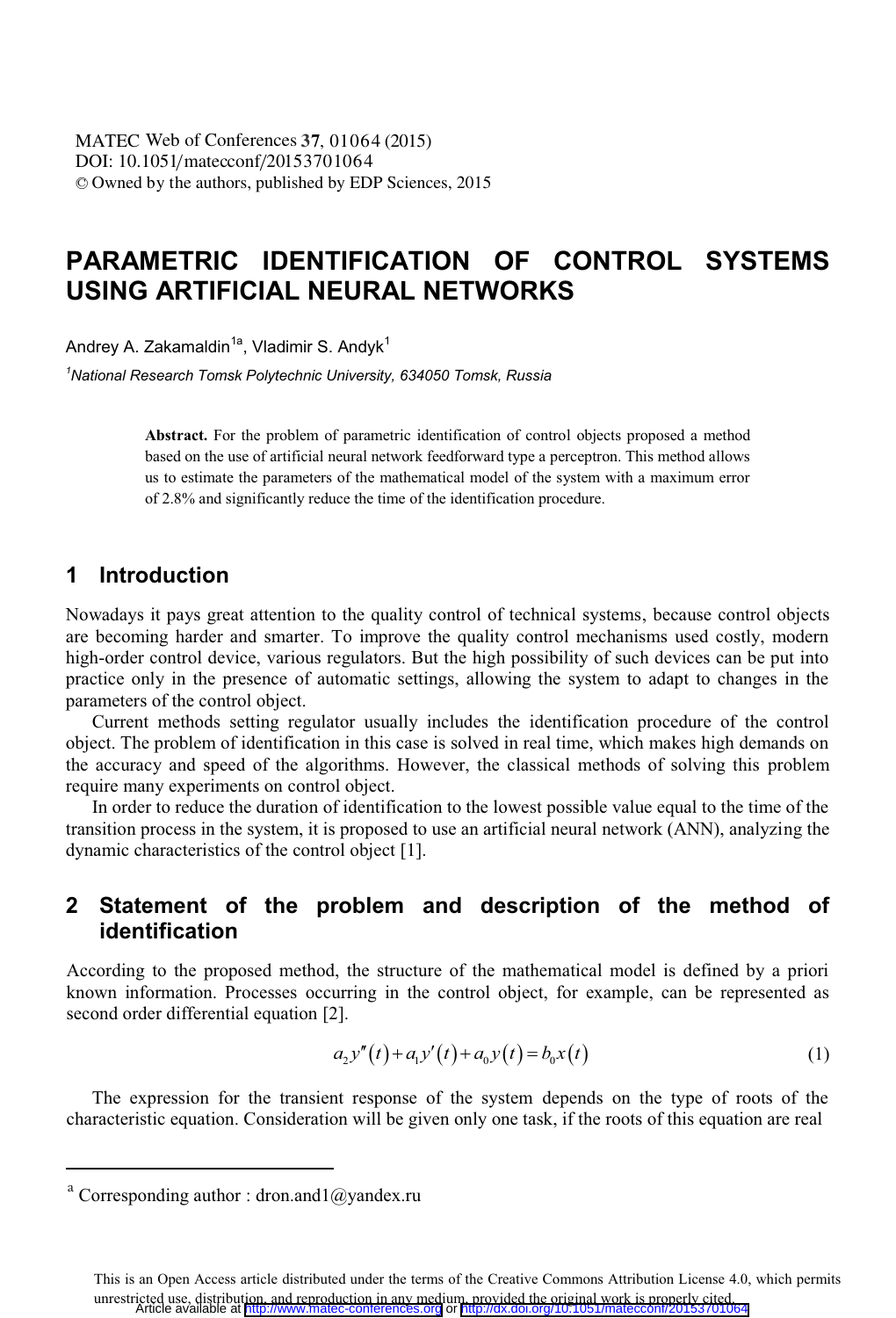and distinct, since the proposed method of solution is applicable to other cases. Then the equation of the system can be written as

$$
T_1 T_2 y''(t) + (T_1 + T_2) y'(t) + y(t) = kx(t)
$$
\n(2)

The transient response

$$
y(t) = k \cdot \left( 1 - \frac{T_1}{T_1 - T_2} \cdot e^{-\frac{t}{T_1}} + \frac{T_2}{T_1 - T_2} \cdot e^{-\frac{t}{T_2}} \right)
$$
 (3)

Schedule, investigated the transient response is shown in Fig. 1.



**Figure 1.** The transient response of the system under specified conditions  $k = 1$ ,  $T_{01} = 7$ ,  $T_{02} = 28$ 

The task is to identify the parameters  $T_1$  and  $T_2$ , i.e. in their quantification.

As shown by the analysis [3, 4, 5, 6] to solve the problem of identification can be used as direct distribution ANN (sigmoidal, radial), and network with feedback. For further research it was chosen a simpler structure of direct distribution network (feedforward). An example of such a network is a multilayer perceptron (feed-forward backprop). ANN scheme, organized in the software package MATLAB R2012a Neural Network Toolbox, is presented in Fig. 2.



**Figure 2.** Structure of the ANN

The structure of the ANN for solving the problem of identification was formed as follows. The dimension of the input vector (Input) network corresponds to the number of samples of the transient response of the object:  $N = 30$ . The dimension of the output vector (Output Layer, Output) network is determined by the number of object parameters:  $M = 2$ . The number of neurons in the hidden layer Nc may be is taken from the condition: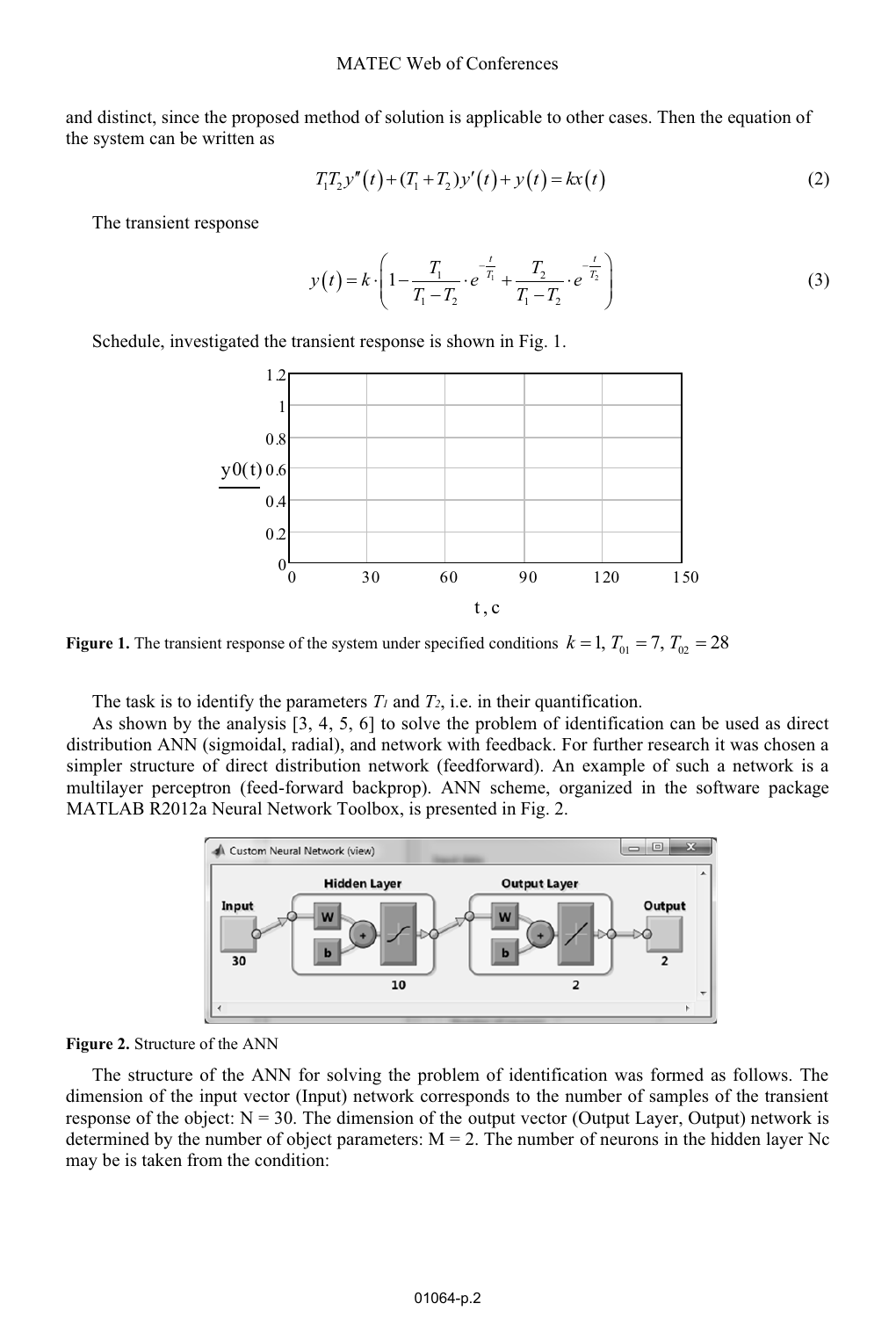$$
N_c \le \frac{\left(N_p - 1\right) \cdot M}{N + M + 1} = \frac{(200 - 1) \cdot 2}{30 + 2 + 1} \approx 12\tag{4}
$$

Nр – number of training examples (sample size).

The optimum size of a neural network learning corresponds to the maximum capacity, and therefore the best adequacy of the resulting model. Therefore, the most efficient number of neurons determined experimentally in this case was made  $Nc = 10$  with activation functions 'tansig' (hyperbolic tangent), the output layer comprising two neurons with linear activation function 'purelin' (Fig. 2).

ANN training was conducted using the Levenberg - Marquardt (trainlm). It should be noted that the function 'trainlm' is used by default, because it provides the fastest training, but requires a lot of RAM. The method is efficient, providing the completion of training for 347 epochs of training with a mean-square error of not more than 0.069. The criterion for stopping the training was higher limits 'validation check' = 200. That is, the learning process is terminated automatically when the validation error for the sample exceeds the lowest for 200 epochs. Further training will be retraining the network, since the error on the test set begins to increase, and the error on the training set continues to decrease (Fig. 3).



**Figure 3.** The process of learning network (dependent mean square error for the training, validation, test sets from the steps of training)



**Figure 4.** Comparison of the original data with the results of identification